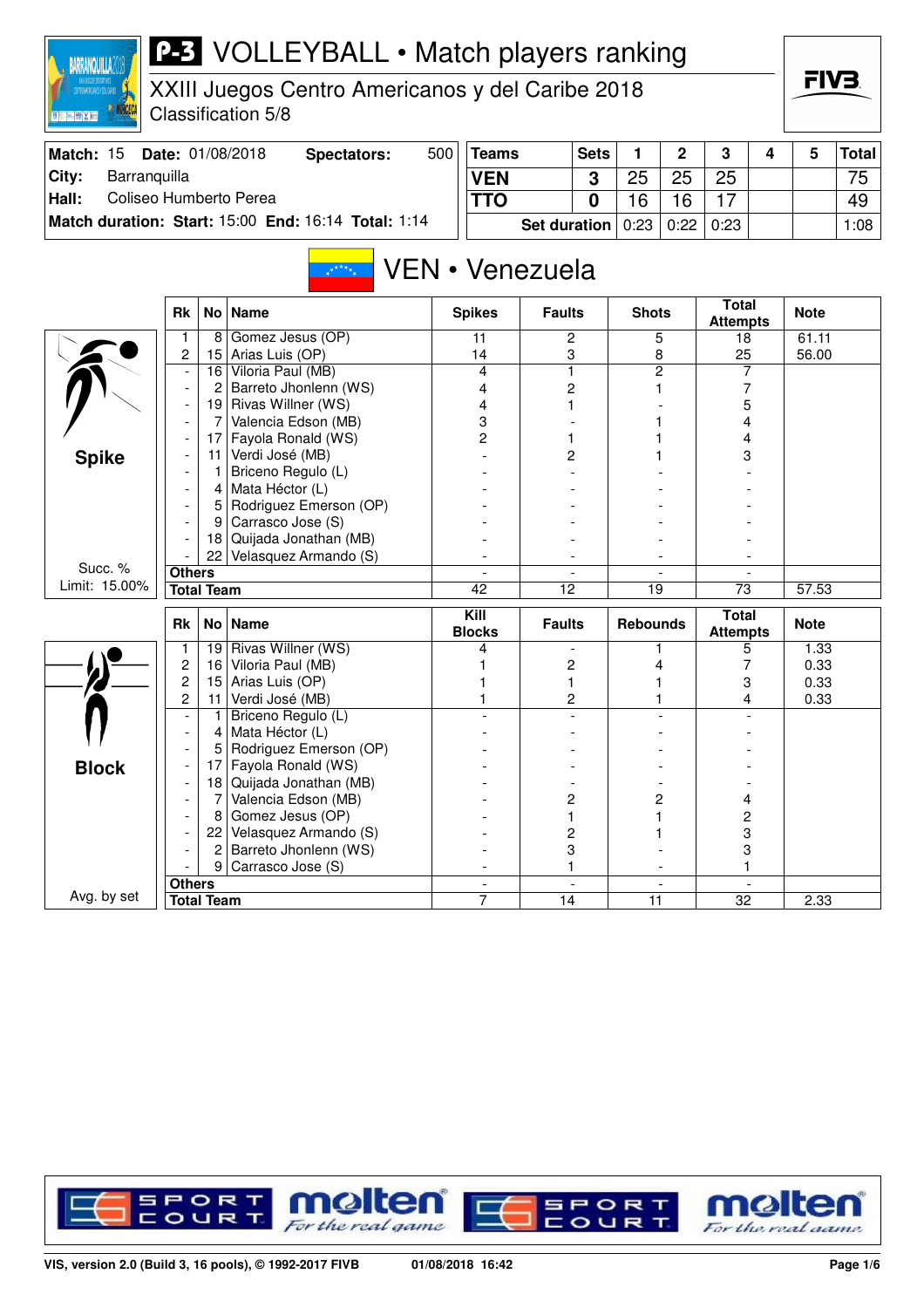| XXII ZAKOOS DOPORTINOS<br>CONTROAMERICANOS Y DEL CARIBE<br>画框画图文画 |               |                                  | XXIII Juegos Centro Americanos y del Caribe 2018<br>Classification 5/8 |     |                          |                          |             |                   |                |                                 |                          |              | FIV3.        |
|-------------------------------------------------------------------|---------------|----------------------------------|------------------------------------------------------------------------|-----|--------------------------|--------------------------|-------------|-------------------|----------------|---------------------------------|--------------------------|--------------|--------------|
| Match: 15                                                         |               |                                  | Date: 01/08/2018<br><b>Spectators:</b>                                 | 500 | <b>Teams</b>             |                          | <b>Sets</b> | 1                 | $\overline{2}$ | 3                               | 4                        | 5            | <b>Total</b> |
| City:<br>Barranquilla                                             |               |                                  |                                                                        |     | <b>VEN</b>               |                          | 3           | 25                | 25             | 25                              |                          |              | 75           |
| Hall:                                                             |               |                                  | Coliseo Humberto Perea                                                 |     | <b>TTO</b>               |                          | 0           | 16                | 16             | 17                              |                          |              | 49           |
|                                                                   |               |                                  | Match duration: Start: 15:00 End: 16:14 Total: 1:14                    |     |                          |                          |             |                   |                |                                 |                          |              |              |
|                                                                   |               |                                  |                                                                        |     |                          | <b>Set duration</b>      |             | 0:23              | 0:22           | 0:23                            |                          |              | 1:08         |
|                                                                   |               |                                  | $x^{x^{x+x}+x}$                                                        |     |                          | VEN • Venezuela          |             | <b>Serve</b>      |                | <b>Total</b>                    |                          |              |              |
|                                                                   | <b>Rk</b>     |                                  | No   Name                                                              |     | Aces                     | <b>Faults</b>            |             | <b>Hits</b>       |                | <b>Attempts</b>                 |                          | <b>Note</b>  |              |
|                                                                   |               | 16                               | Viloria Paul (MB)                                                      |     | 1                        |                          |             |                   | 7              | 8                               |                          | 0.33         |              |
|                                                                   | 1             | 15 <sub>1</sub>                  | Arias Luis (OP)                                                        |     | 1                        | 2                        |             | 12                |                | 15                              |                          | 0.33         |              |
|                                                                   |               | 1.                               | Briceno Regulo (L)                                                     |     |                          |                          |             |                   |                |                                 |                          |              |              |
|                                                                   |               | 2                                | Barreto Jhonlenn (WS)                                                  |     |                          |                          |             |                   | 6              | 6                               |                          |              |              |
|                                                                   |               | 4                                | Mata Héctor (L)                                                        |     |                          |                          |             |                   |                |                                 |                          |              |              |
|                                                                   |               | 5 <sup>1</sup><br>$\overline{7}$ | Rodriguez Emerson (OP)<br>Valencia Edson (MB)                          |     |                          |                          |             |                   |                |                                 |                          |              |              |
|                                                                   |               | 9                                | Carrasco Jose (S)                                                      |     |                          |                          |             |                   | 6<br>3         | 6<br>3                          |                          |              |              |
| <b>Serve</b>                                                      |               | <u> 11  </u>                     | Verdi José (MB)                                                        |     |                          |                          |             | 10                |                | 10                              |                          |              |              |
|                                                                   |               | 17 <sup>1</sup>                  | Fayola Ronald (WS)                                                     |     |                          |                          |             |                   | 2              | 2                               |                          |              |              |
|                                                                   |               | 18                               | Quijada Jonathan (MB)                                                  |     |                          |                          |             |                   |                |                                 |                          |              |              |
|                                                                   |               | 19 <sub>1</sub>                  | Rivas Willner (WS)                                                     |     |                          |                          |             |                   | 3              | 3                               |                          |              |              |
|                                                                   |               | 22                               | Velasquez Armando (S)                                                  |     |                          |                          |             | 11                |                | 11                              |                          |              |              |
|                                                                   |               | 8                                | Gomez Jesus (OP)                                                       |     |                          | 3                        |             |                   | 5              | 8                               |                          |              |              |
|                                                                   | <b>Others</b> |                                  |                                                                        |     | $\overline{\phantom{a}}$ | $\overline{\phantom{a}}$ |             |                   |                |                                 | $\overline{\phantom{a}}$ |              |              |
| Avg. by set                                                       |               | <b>Total Team</b>                |                                                                        |     | 2                        | 5                        |             | 65                |                | 72                              |                          | 0.67         |              |
| <b>Team</b>                                                       |               |                                  | Opponent errors & Team faults                                          |     | 24                       | 5                        |             |                   |                | 29                              |                          |              |              |
|                                                                   | Rk            |                                  | No   Name                                                              |     | <b>Digs</b>              | <b>Faults</b>            |             | <b>Receptions</b> |                | <b>Total</b><br><b>Attempts</b> |                          | <b>Note</b>  |              |
|                                                                   | 1             |                                  | 4 Mata Héctor (L)                                                      |     | 5                        | $\mathbf{2}$             |             |                   | 3              | 10                              |                          | 1.67         |              |
|                                                                   | 2             | $\mathbf{2}^{\prime}$            | Barreto Jhonlenn (WS)                                                  |     | 3                        |                          |             |                   |                | 4                               |                          | 1.00         |              |
|                                                                   | 3<br>3        | 7                                | Valencia Edson (MB)                                                    |     | 2                        |                          |             |                   |                | 2<br>4                          |                          | 0.67         |              |
|                                                                   | 5             | 17<br>11                         | Fayola Ronald (WS)<br>Verdi José (MB)                                  |     | 2<br>1                   |                          |             |                   |                | 1                               |                          | 0.67<br>0.33 |              |
|                                                                   | 5             | 8                                | Gomez Jesus (OP)                                                       |     |                          | 2                        |             |                   | 5              | 8                               |                          | 0.33         |              |
|                                                                   | 5             | 16                               | Viloria Paul (MB)                                                      |     |                          | 1                        |             |                   | 1              | 3                               |                          | 0.33         |              |
| <b>Dig</b>                                                        | 5             | 15 <sub>1</sub>                  | Arias Luis (OP)                                                        |     |                          | 4                        |             |                   | 3              |                                 | 8                        | 0.33         |              |
|                                                                   |               |                                  | Briceno Regulo (L)                                                     |     |                          |                          |             |                   |                |                                 |                          |              |              |
|                                                                   |               | 5                                | Rodriguez Emerson (OP)                                                 |     |                          |                          |             |                   |                |                                 |                          |              |              |
|                                                                   |               | 9                                | Carrasco Jose (S)                                                      |     |                          |                          |             |                   | 1              |                                 |                          |              |              |
|                                                                   |               | 18                               | Quijada Jonathan (MB)                                                  |     |                          |                          |             |                   |                |                                 |                          |              |              |
|                                                                   |               | 22                               | Velasquez Armando (S)                                                  |     |                          | 1                        |             |                   | 3              | 4                               |                          |              |              |
|                                                                   |               | 19                               | Rivas Willner (WS)                                                     |     |                          | 2                        |             |                   |                | 3                               |                          |              |              |
|                                                                   | <b>Others</b> |                                  |                                                                        |     |                          |                          |             |                   |                |                                 |                          |              |              |
| Avg. by set                                                       |               | <b>Total Team</b>                |                                                                        |     | $\overline{16}$          | $\overline{13}$          |             | $\overline{19}$   |                | $\overline{48}$                 |                          | 5.33         |              |

BARRANQUILLA2018



FIV<sub>3</sub>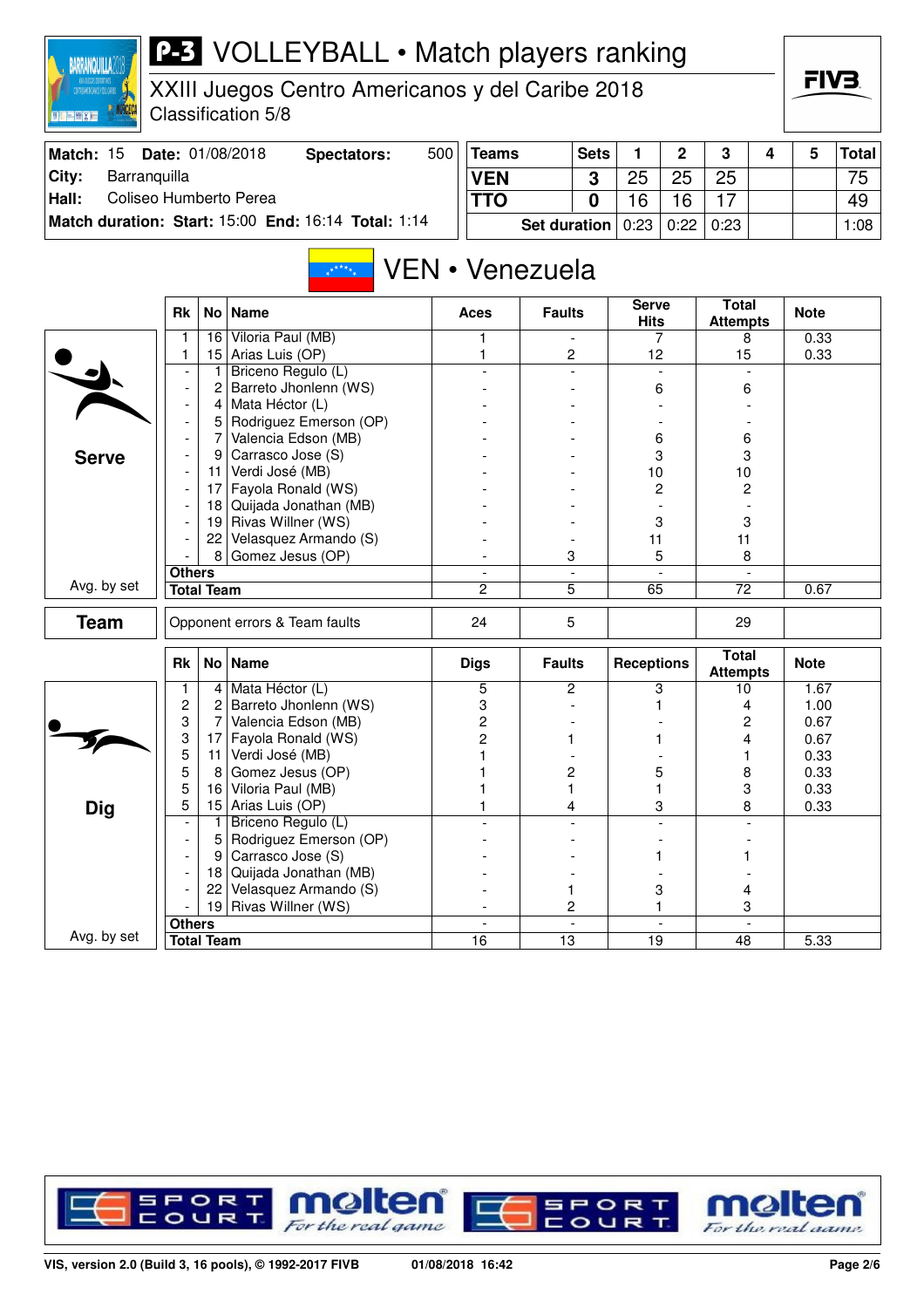XXIII Juegos Centro Americanos y del Caribe 2018 Classification 5/8

**BARRANQUILLA2018** 

**EN MIX IN** 

**IR NORCECI** 

|       | <b>Match: 15 Date: 01/08/2018</b>                   | Spectators: | 500 | <b>Teams</b>                                   | <b>Sets</b> |    | $\mathbf{p}$ | າ  |  | Total |
|-------|-----------------------------------------------------|-------------|-----|------------------------------------------------|-------------|----|--------------|----|--|-------|
| City: | Barranguilla                                        |             |     | <b>VEN</b>                                     | າ           | つに | 25           | 25 |  | 75    |
| Hall: | Coliseo Humberto Perea                              |             |     | <b>TTO</b>                                     |             | 16 |              |    |  | 49    |
|       | Match duration: Start: 15:00 End: 16:14 Total: 1:14 |             |     | <b>Set duration</b> $0:23 \mid 0:22 \mid 0:23$ |             |    |              |    |  | 1:08  |

#### VEN • Venezuela  $x^{k+k}$

|                          | <b>Rk</b>                                                                                                 | No l              | <b>Name</b>            | <b>Running</b><br><b>Sets</b> | <b>Faults</b>            | <b>Still</b><br><b>Sets</b>       | <b>Total</b><br><b>Attempts</b> | <b>Note</b> |
|--------------------------|-----------------------------------------------------------------------------------------------------------|-------------------|------------------------|-------------------------------|--------------------------|-----------------------------------|---------------------------------|-------------|
|                          |                                                                                                           | 22                | Velasquez Armando (S)  | 23                            |                          | 14                                | 37                              | 7.67        |
| $\overline{\mathcal{L}}$ | $\overline{c}$                                                                                            | 9                 | Carrasco Jose (S)      | 17                            |                          | 9                                 | 26                              | 5.67        |
|                          | $\blacksquare$                                                                                            | 1                 | Briceno Regulo (L)     |                               |                          |                                   |                                 |             |
|                          | $\overline{\phantom{a}}$                                                                                  | 2                 | Barreto Jhonlenn (WS)  |                               |                          | $\overline{c}$                    | 2                               |             |
|                          | $\blacksquare$                                                                                            | 4                 | Mata Héctor (L)        |                               |                          | $\overline{c}$                    | 2                               |             |
|                          |                                                                                                           | 5                 | Rodriguez Emerson (OP) |                               |                          |                                   |                                 |             |
|                          |                                                                                                           | 7                 | Valencia Edson (MB)    |                               |                          |                                   |                                 |             |
| <b>Set</b>               |                                                                                                           | 8                 | Gomez Jesus (OP)       |                               |                          |                                   |                                 |             |
|                          |                                                                                                           | 11                | Verdi José (MB)        |                               |                          |                                   |                                 |             |
|                          |                                                                                                           | 15                | Arias Luis (OP)        |                               |                          |                                   |                                 |             |
|                          |                                                                                                           | 16                | Viloria Paul (MB)      |                               |                          |                                   |                                 |             |
|                          |                                                                                                           | 17                |                        |                               |                          |                                   |                                 |             |
|                          |                                                                                                           |                   | Quijada Jonathan (MB)  |                               |                          |                                   |                                 |             |
|                          |                                                                                                           |                   |                        |                               | $\overline{\phantom{0}}$ |                                   |                                 |             |
|                          |                                                                                                           |                   |                        |                               | $\overline{a}$           |                                   |                                 |             |
|                          | Fayola Ronald (WS)<br>18<br>Rivas Willner (WS)<br>19<br><b>Others</b><br>Avg. by set<br><b>Total Team</b> |                   | 40                     | $\overline{a}$                | 29                       | 69                                | 13.33                           |             |
|                          |                                                                                                           |                   |                        |                               |                          |                                   |                                 |             |
|                          | <b>Rk</b>                                                                                                 |                   | No   Name              | <b>Excellents</b>             | <b>Faults</b>            | <b>Serve</b><br><b>Receptions</b> | <b>Total</b><br><b>Attempts</b> | <b>Note</b> |
|                          | 1                                                                                                         | 2 <sup>1</sup>    | Barreto Jhonlenn (WS)  | 12                            | $\overline{a}$           | 4                                 | 16                              | 75.00       |
|                          | 2                                                                                                         | 19                | Rivas Willner (WS)     | 4                             |                          | 8                                 | 12                              | 33.33       |
|                          |                                                                                                           | $\overline{4}$    | Mata Héctor (L)        | 6                             |                          |                                   | 7                               |             |
|                          | $\overline{\phantom{a}}$                                                                                  | 8                 | Gomez Jesus (OP)       | 3                             |                          |                                   | 4                               |             |
|                          | $\overline{\phantom{a}}$                                                                                  | 11                | Verdi José (MB)        |                               |                          | 2                                 | 3                               |             |
|                          | $\overline{a}$                                                                                            | 7                 | Valencia Edson (MB)    |                               |                          |                                   |                                 |             |
|                          |                                                                                                           | 16                | Viloria Paul (MB)      |                               |                          |                                   |                                 |             |
|                          |                                                                                                           | 1                 | Briceno Regulo (L)     |                               |                          |                                   |                                 |             |
| <b>Reception</b>         |                                                                                                           | 5                 | Rodriguez Emerson (OP) |                               |                          |                                   |                                 |             |
|                          |                                                                                                           | 9                 | Carrasco Jose (S)      |                               |                          |                                   |                                 |             |
|                          |                                                                                                           | 15                | Arias Luis (OP)        |                               |                          |                                   |                                 |             |
|                          |                                                                                                           | 17                | Fayola Ronald (WS)     |                               |                          |                                   |                                 |             |
|                          |                                                                                                           | 18                | Quijada Jonathan (MB)  |                               |                          |                                   |                                 |             |
|                          |                                                                                                           | 22                | Velasquez Armando (S)  |                               |                          |                                   |                                 |             |
| Eff. %<br>Limit: 20.00%  | <b>Others</b>                                                                                             | <b>Total Team</b> |                        | 28                            | ÷                        | 16                                | 44                              | 63.64       |

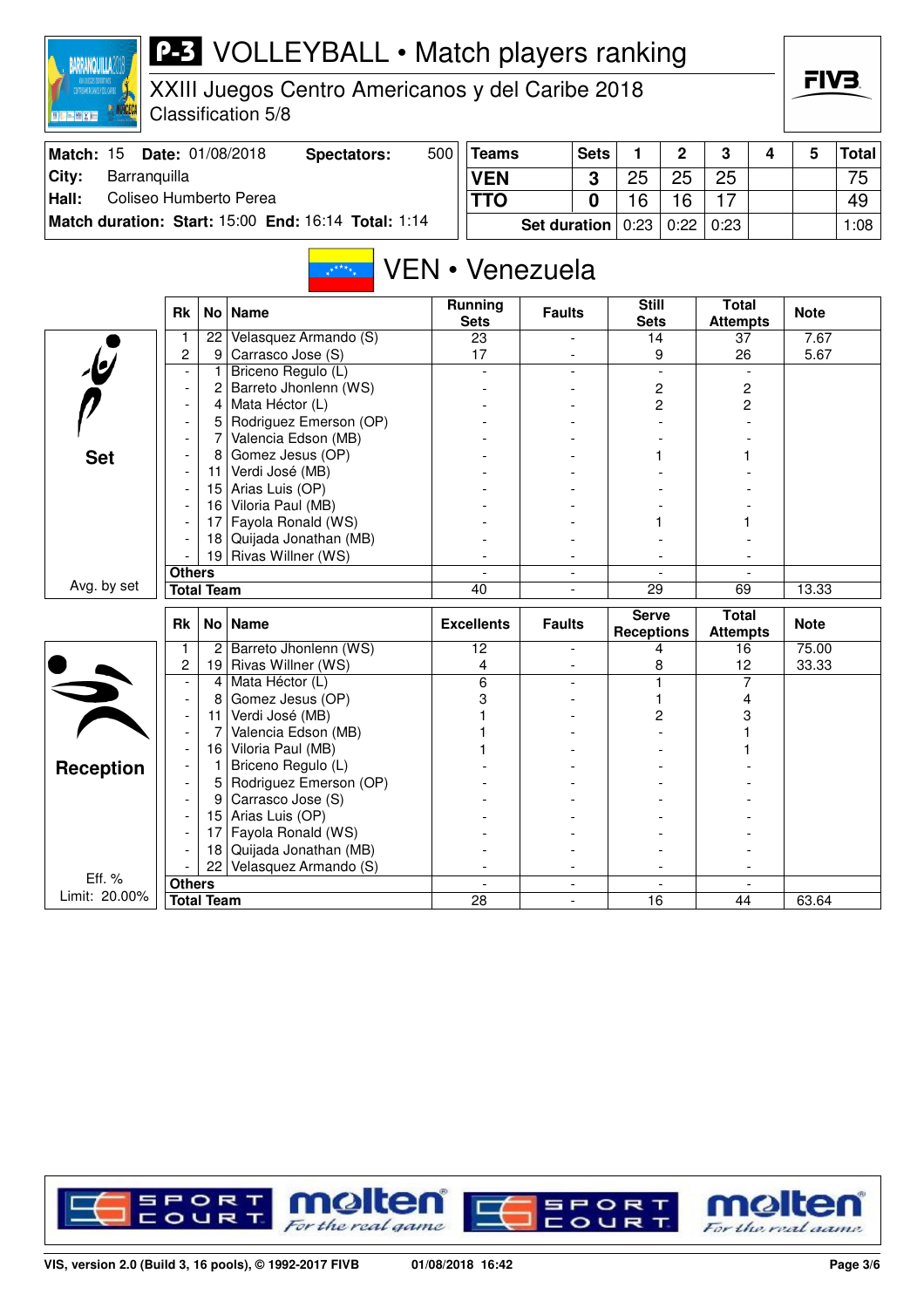

XXIII Juegos Centro Americanos y del Caribe 2018 Classification 5/8

| Match: 15 | Date: 01/08/2018                                    | Spectators: | 500 | <b>Teams</b> | <b>Sets</b>                                    |    |    |  | Total |
|-----------|-----------------------------------------------------|-------------|-----|--------------|------------------------------------------------|----|----|--|-------|
| City:     | Barranquilla                                        |             |     | <b>VEN</b>   |                                                | 25 | 25 |  | 75    |
| Hall:     | Coliseo Humberto Perea                              |             |     |              |                                                | 16 |    |  | 49    |
|           | Match duration: Start: 15:00 End: 16:14 Total: 1:14 |             |     |              | <b>Set duration</b> $0:23 \mid 0:22 \mid 0:23$ |    |    |  | 1:08  |

# TTO • Trinidad & Tobago

|               | <b>Rk</b>                | No              | <b>Name</b>              | <b>Spikes</b>            | <b>Faults</b>            | <b>Shots</b>    | <b>Total</b><br><b>Attempts</b> | <b>Note</b> |
|---------------|--------------------------|-----------------|--------------------------|--------------------------|--------------------------|-----------------|---------------------------------|-------------|
|               |                          | 18              | Legall Brandon (WS)      | 8                        | 2                        | 5               | 15                              | 53.33       |
|               | $\overline{c}$           | 12 <sup>2</sup> | Prescott Nicholas (OP)   | 10                       | 6                        | 3               | 19                              | 52.63       |
|               | 3                        | 5               | Bushe Akim (WS)          | $\overline{c}$           | 4                        | 10              | 16                              | 12.50       |
|               | $\overline{\phantom{a}}$ | 10              | Hoyte Mikheil (MB)       | $\overline{5}$           | $\overline{2}$           | $\overline{2}$  | 9                               |             |
|               |                          | 14              | Honore Marc (MB)         | 5                        | $\overline{c}$           | $\overline{c}$  | 9                               |             |
|               |                          | 11              | Stewart Ryan (OP)        |                          | $\overline{c}$           | $\overline{4}$  | $\overline{7}$                  |             |
|               |                          | 7               | Phillip Marlon (WS)      |                          | 1                        | $\overline{c}$  | 3                               |             |
| <b>Spike</b>  |                          | 8               | Donald Kameron (S)       |                          |                          | $\overline{c}$  | 2                               |             |
|               |                          |                 | Cockburn-Harris Che (MB) |                          |                          |                 |                                 |             |
|               |                          | 3               | Davidson Marley (L)      |                          |                          |                 |                                 |             |
|               |                          | 4               | Grant Newton (S)         |                          |                          |                 |                                 |             |
|               |                          | 15              | Mohammed Joshua (L)      |                          |                          |                 |                                 |             |
|               |                          | 17              | Noreiga Nathanael (WS)   |                          |                          |                 |                                 |             |
|               |                          | 20              | Daniel Kwesi (MB)        |                          |                          |                 |                                 |             |
| Succ. %       | <b>Others</b>            |                 |                          |                          | $\overline{\phantom{a}}$ |                 |                                 |             |
| Limit: 15.00% | <b>Total Team</b>        |                 |                          | 31                       | $\overline{19}$          | $\overline{30}$ | 80                              | 38.75       |
|               |                          |                 |                          |                          |                          |                 |                                 |             |
|               | Rk                       | No <sub>1</sub> | <b>Name</b>              | Kill<br><b>Blocks</b>    | <b>Faults</b>            | <b>Rebounds</b> | <b>Total</b><br><b>Attempts</b> | <b>Note</b> |
|               | 1                        | 14              | Honore Marc (MB)         | 3                        | 3                        | 4               | 10 <sup>10</sup>                | 1.00        |
|               | $\overline{c}$           | 10              | Hoyte Mikheil (MB)       | 2                        | 3                        | 5               | 10                              | 0.67        |
|               | 3                        | 12              | Prescott Nicholas (OP)   |                          |                          |                 |                                 | 0.33        |
|               | 3                        | 5               | Bushe Akim (WS)          |                          | 2                        |                 | 4                               | 0.33        |
|               | $\overline{a}$           | 1               | Cockburn-Harris Che (MB) |                          |                          |                 |                                 |             |
|               | $\overline{a}$           | 3               | Davidson Marley (L)      |                          |                          |                 |                                 |             |
|               |                          | 4               | Grant Newton (S)         |                          |                          |                 |                                 |             |
|               |                          | 7               | Phillip Marlon (WS)      |                          |                          |                 |                                 |             |
| <b>Block</b>  |                          | 11              | Stewart Ryan (OP)        |                          |                          |                 |                                 |             |
|               |                          | 15              | Mohammed Joshua (L)      |                          |                          |                 |                                 |             |
|               |                          | 17              | Noreiga Nathanael (WS)   |                          |                          |                 |                                 |             |
|               |                          | 20              | Daniel Kwesi (MB)        |                          |                          |                 |                                 |             |
|               |                          | 8               | Donald Kameron (S)       |                          | 1                        | 3               | 4                               |             |
|               |                          |                 | 18 Legall Brandon (WS)   |                          | 3                        | $\blacksquare$  | 3                               |             |
| Avg. by set   | <b>Others</b>            |                 |                          | $\overline{\phantom{a}}$ | $\overline{\phantom{a}}$ | $\blacksquare$  |                                 |             |

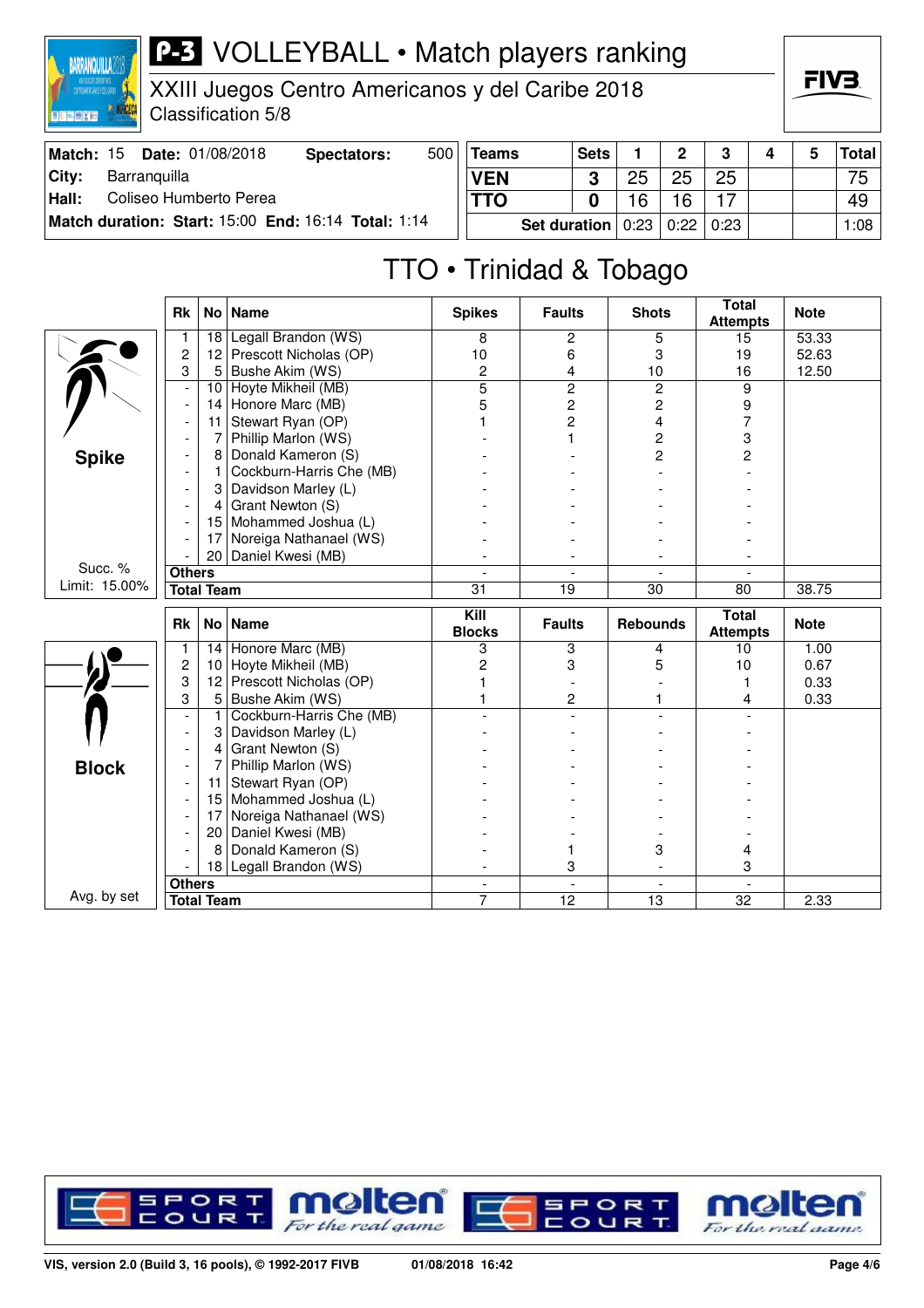

XXIII Juegos Centro Americanos y del Caribe 2018 Classification 5/8

FIV<sub>3</sub>

| Match: $15$ | Date: 01/08/2018                                    | Spectators: | 500 | <b>Teams</b> | <b>Sets</b>           |    | ີ    | ≏    |  | Total |
|-------------|-----------------------------------------------------|-------------|-----|--------------|-----------------------|----|------|------|--|-------|
| City:       | Barranguilla                                        |             |     | <b>VEN</b>   | ≏                     | 25 | 25   | 25   |  | 75    |
| Hall:       | Coliseo Humberto Perea                              |             |     | TTO          |                       | 16 | 6    |      |  | 49    |
|             | Match duration: Start: 15:00 End: 16:14 Total: 1:14 |             |     |              | Set duration $ 0:23 $ |    | 0:22 | 0:23 |  | 1:08  |

# TTO • Trinidad & Tobago

|              | <b>Rk</b>                |                   | No   Name                     | Aces                     | <b>Faults</b>            | <b>Serve</b><br><b>Hits</b> | Total<br><b>Attempts</b>        | <b>Note</b> |
|--------------|--------------------------|-------------------|-------------------------------|--------------------------|--------------------------|-----------------------------|---------------------------------|-------------|
|              |                          | 1                 | Cockburn-Harris Che (MB)      |                          |                          |                             |                                 |             |
|              |                          | 3                 | Davidson Marley (L)           |                          |                          |                             |                                 |             |
|              |                          | 4                 | Grant Newton (S)              |                          |                          | 1                           |                                 |             |
|              | $\overline{a}$           | 10                | Hoyte Mikheil (MB)            |                          |                          | 9                           | 9                               |             |
|              | $\overline{\phantom{a}}$ | 11                | Stewart Ryan (OP)             |                          |                          | 3                           | 3                               |             |
|              |                          | 14                | Honore Marc (MB)              |                          |                          | 6                           | 6                               |             |
|              |                          | 15                | Mohammed Joshua (L)           |                          |                          |                             |                                 |             |
| <b>Serve</b> |                          | 17                | Noreiga Nathanael (WS)        |                          |                          |                             |                                 |             |
|              |                          | 20                | Daniel Kwesi (MB)             |                          |                          |                             |                                 |             |
|              | $\overline{\phantom{a}}$ | 8                 | Donald Kameron (S)            |                          |                          | 12                          | 13                              |             |
|              |                          | 5                 | Bushe Akim (WS)               |                          |                          | 6                           | 7                               |             |
|              |                          |                   | 18 Legall Brandon (WS)        |                          | 2                        | 5                           | 7                               |             |
|              |                          |                   | 12 Prescott Nicholas (OP)     |                          | 2                        | $\overline{c}$              | 4                               |             |
|              |                          | $\overline{7}$    | Phillip Marlon (WS)           |                          | 1                        |                             | 1                               |             |
|              | <b>Others</b>            |                   |                               | $\overline{\phantom{a}}$ | $\equiv$                 | $\overline{a}$              | $\mathbf{r}$                    |             |
| Avg. by set  |                          | <b>Total Team</b> |                               | $\overline{a}$           | 7                        | 44                          | $\overline{51}$                 |             |
| <b>Team</b>  |                          |                   | Opponent errors & Team faults | 11                       | $\overline{4}$           |                             | 15                              |             |
|              | <b>Rk</b>                |                   | No   Name                     | <b>Digs</b>              | <b>Faults</b>            | <b>Receptions</b>           | <b>Total</b><br><b>Attempts</b> | <b>Note</b> |
|              | 1                        |                   | 15 Mohammed Joshua (L)        | 4                        | 4                        | 1                           | 9                               | 1.33        |
|              | $\overline{c}$           | 18                | Legall Brandon (WS)           | 3                        | 2                        | 3                           | 8                               | 1.00        |
|              | 3                        | 12                | Prescott Nicholas (OP)        | $\overline{c}$           | 3                        | 4                           | 9                               | 0.67        |
|              | 3                        | 5                 | Bushe Akim (WS)               | $\overline{c}$           | 5                        | 3                           | 10                              | 0.67        |
|              | 5                        | 3                 | Davidson Marley (L)           |                          | 1                        |                             | $\overline{c}$                  | 0.33        |
|              | 5                        | 11                | Stewart Ryan (OP)             |                          | $\overline{c}$           |                             | 3                               | 0.33        |
|              | 5                        | 14                | Honore Marc (MB)              |                          | $\overline{c}$           |                             | 3                               | 0.33        |
| <b>Dig</b>   | $\overline{\phantom{a}}$ | 1                 | Cockburn-Harris Che (MB)      |                          |                          |                             |                                 |             |
|              | $\overline{\phantom{a}}$ | 4                 | Grant Newton (S)              |                          |                          |                             |                                 |             |
|              | $\overline{a}$           | 7                 | Phillip Marlon (WS)           |                          |                          |                             |                                 |             |
|              |                          |                   | 10 Hoyte Mikheil (MB)         |                          |                          |                             |                                 |             |
|              | $\blacksquare$           | 17                | Noreiga Nathanael (WS)        |                          |                          |                             |                                 |             |
|              |                          | 20                | Daniel Kwesi (MB)             |                          |                          |                             |                                 |             |
|              |                          | 8                 | Donald Kameron (S)            |                          | 8                        | 1.                          | 9                               |             |
|              | <b>Others</b>            |                   |                               | $\blacksquare$           | $\overline{\phantom{a}}$ | $\blacksquare$              |                                 |             |
| Avg. by set  |                          | <b>Total Team</b> |                               | 14                       | 27                       | 13                          | 54                              | 4.67        |